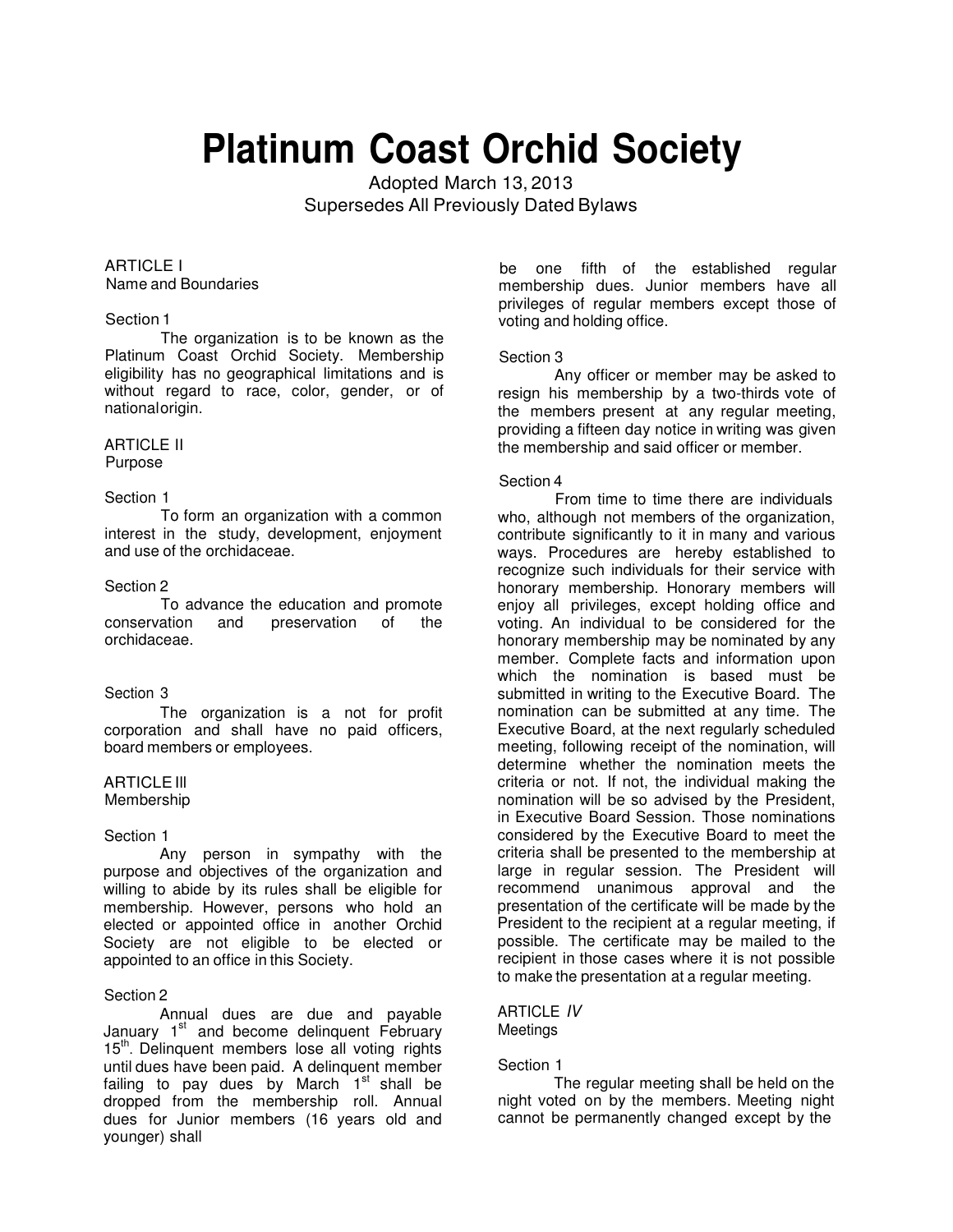procedure set forth in Article IX. Temporary changes may be made as unusual circumstances dictate and time does not allow for membership approval. The Executive Board will make the determination.

# Section 2

A special meeting of the Society may be called at any time by the President of the Executive Board, or by a written petition of seven or more members to the President of the Board, stating the purpose of the meeting.

# Section 3

A quorum at a regular meeting of the organization shall be one-fourth of the membership. Amending the Articles of the Society also requires one-fourth the membership to be present In both instances at least three officers must be present.

# **ARTICLEV**

Organization

# Section 1

The elected officers of the Society shall<br>of a President. Vice-President. consist of a President, Secretary, Treasurer and four elected directors. The immediate Past President shall serve as a fifth director. The elected officers and the immediate Past President shall constitute the Executive Board of the Society.

#### Section 2

The Directors shall be members of the Society who do not hold another elective office. The term of office shall be for two years. To provide continuity, two Directors shall be elected on even-numbered years and two on oddnumbered. Whenever the immediate Past President is anticipated to be unavailable to serve as a Director, the Nominating Committee shall propose a candidate from the membership at large to serve for one year as a Director in his stead.

#### Section 3

The president, vice president, secretary, and treasurer shall not hold more than one elective position at any time. They cannot serve more than two consecutive one-year terms in any one specific office. After the lapse of one term, the member is eligible for election to the same office previously held. The second one year term for officers is not automatic; they must be re-elected.

# Section 4

Regular election of officers shall be in November of each year. At the regular August meeting, a Nominating Committee of three members shall be elected by the members at large. The nominating committee shall present a list of one candidate for each office at the regular September meeting, it having first been ascertained that the candidates are qualified and willing to serve if elected.

At the regular November meeting, nominations may be made from the floor in addition to the names presented by the Nominating Committee. The election shall be by ballot and a simple majority shall elect

The regular meeting in January shall be the annual meeting for installation of officers and for the reading of written reports of all officers and committee chairman for the closing year, at the discretion of the President.

Installation of officers shall be conducted, as appropriate, by an installing officer appointed by the President.

# Section 5

Any elected officer who shall miss three consecutive board meetings or who shall miss six meetings in any twelve months, said absences not being excused, shall be declared by the Executive Board to be removed from office.

# Section 6

All vacancies, other than the President, occurring on the Executive Board shall be filled for the remainder of the term by Executive Board appointment at any regular board meeting, provided there is a quorum present.

# Section 7

An American Orchid Society (AOS) Representative will be appointed by the Executive Board. The Representative will serve without time limits and be replaced only on an as required basis. Each affiliated Society of AOS is responsible for appointing one individual to serve as this Representative. The individual appointed serves as liaison between the two societies and therefore should possess extensive knowledge of all functions of the Society. The individuals name is listed in the AOS Orchid Source Directory which is published biannually. The Representative will report to the Board of Directors as required on a timely basis. The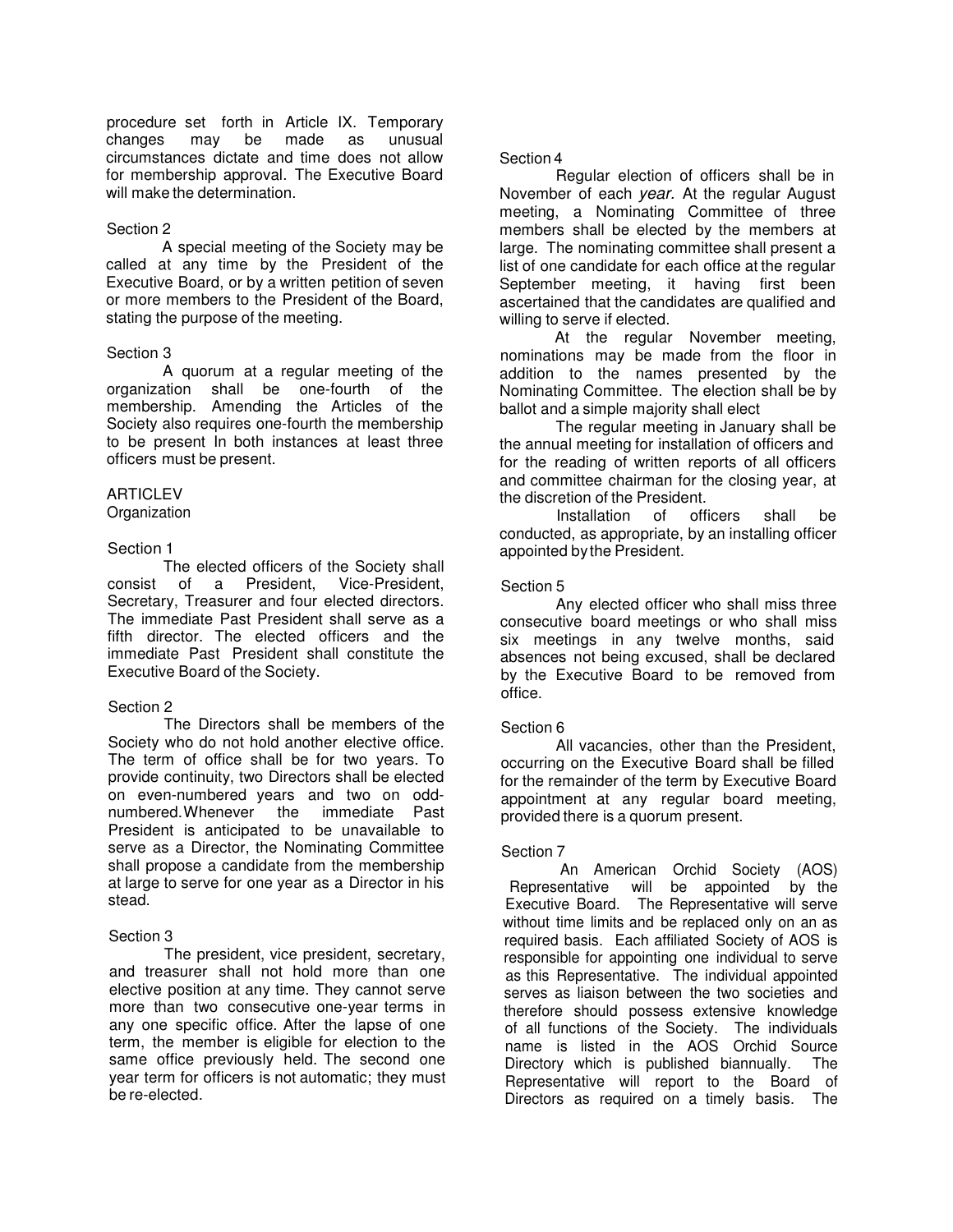incumbent may serve simultaneously in other Officer or Board positions. Upon the termination of the Representative, either by resignation or termination for cause, a replacement will be appointed at the next regular meeting following the termination.

# ARTICLE VI

# **Committees**

# Section 1

There shall be the following Standing Committees. The Chairman shall be appointed by the President

#### Program Committee

Shall be responsible for all educational and social programs for the monthly meetings. This will include, but not be limited to, obtaining speakers and arranging for their lodging and meals as necessary.

# Membership Committee

Shall be responsible for collecting membership dues and developing plans and programs relative to membership drives. Also, responsible for maintaining an up-to-date roster of members. Any member who desires that his or her email or home address not be listed in the roster may so indicate on the membership application.

#### Publicity Committee

Shall be responsible for publicizing activities of the Society. Requires co-ordination as necessary with the Program Committee and Show Chairman to ensure collective effort and preclude duplication.

#### Refreshments Committee

Shall be responsible for obtaining a member to provide refreshments for each month's meeting.

# Library Committee

Shall be responsible for purchasing publications authorized by the Executive Board and storing and maintaining adequate records on all publications belonging to the Society. The Library Committee shall also be responsible for maintaining a record of the trophies belonging to the Society and the location of each.

# Historical Committee

Shall be responsible for obtaining pictures of special events, collecting articles of significance and maintaining a scrapbook. The Historian shall obtain and maintain all records of significance created by the Executive Board and/or the various committees. These records shall be screened each January and those records having no historical or further reference value destroyed.

#### Hospitality Committee

Shall maintain a guest book and introduce visitors at the Society meeting

#### Sunshine Committee

Shall be responsible for sending cards and flowers to members who are in the hospital. Also, responsible for sending flowers in the event of death of a member, their spouse or children.

# Plant Forum Committee

Shall be responsible for conducting the plant forum at the monthly meetings.

# Audit Committee

Shall consist of two members, appointed by the President each November, to audit the financial records of the Society and report findings at the February meeting.

#### Information Committee

Shall be responsible for obtaining material for and publishing the monthly Rhyzone

#### Section 2

The President may appoint other special committees as required. These committees shall be organized and disbanded at his discretion.

#### Section 3

The Show Coordinator shall be responsible for the coordination of all show functions.

# ARTICLE VII

Duties of the Officers

Section 1<br>The President shall be the presiding officer for all meetings. He will serve as chairman of the Executive Board. He will assume all responsibilities pertaining to the society that may be assigned to the Executive Board and to the membership.

#### Section 2

The Vice President shall be directly responsible to the President He will serve in the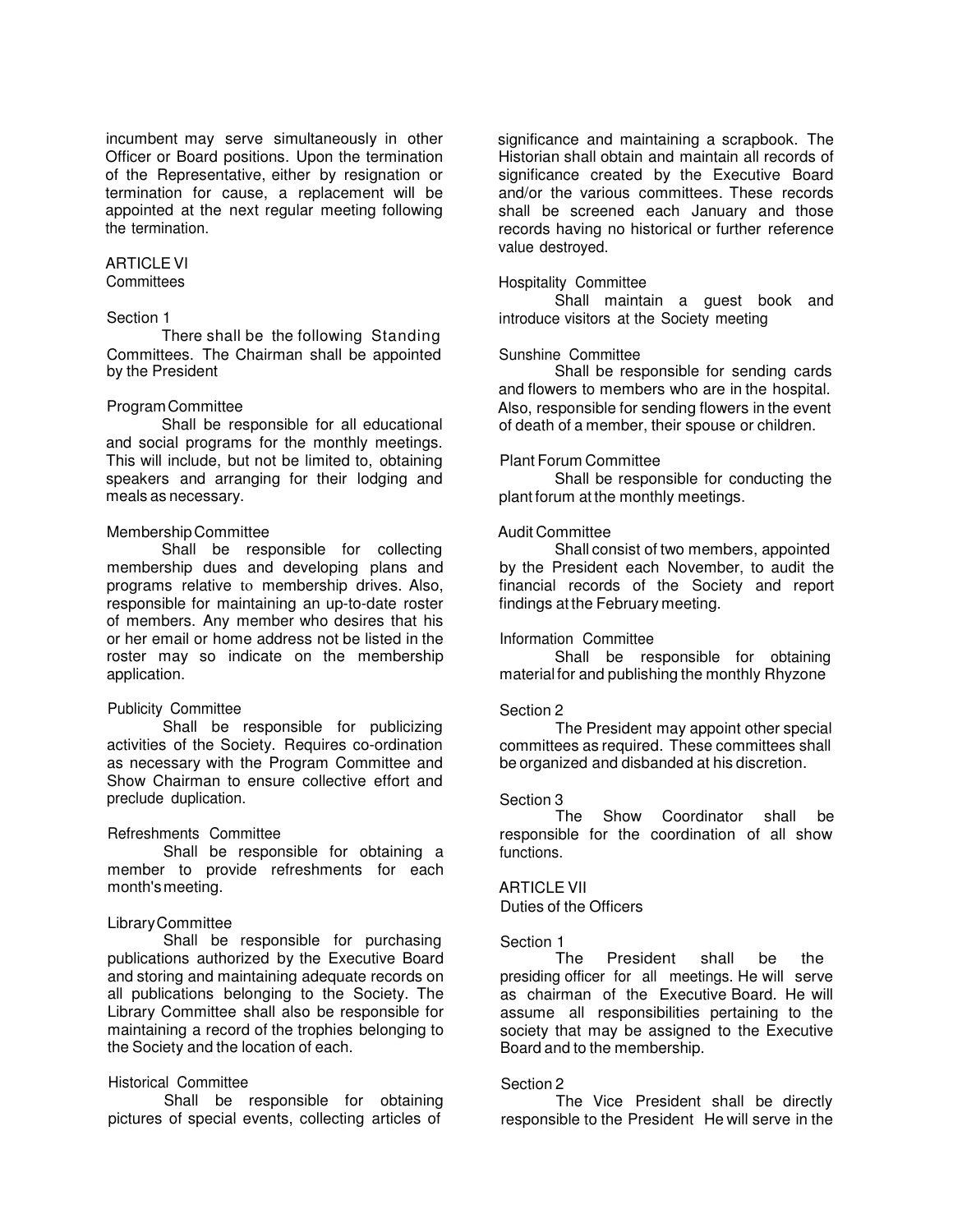capacity of the President on any occasion when the President may be absent. He shall assume the Presidency should the President permanently vacate the office for any reason. He will assume all responsibilities pertaining to the Society that may be assigned by the President or the Executive Board.

# Section 3

The Secretary shall serve as secretary at all meetings of the membership, the Executive Board, and all other functions of the Society. He will take minutes and maintain records of all meetings. He may appoint as many persons to aid him as necessary with the approval of the President

# Section 4

The Treasurer shall be responsible for accountability of monies paid or received by the Society or its functions. He will maintain complete records of financial transactions and report at each regular meeting of the membership all transactions of the preceding month. The Treasurer or the President will sign all checks.

# Section 5

The Executive Board shall be responsible for and empowered to receive and hold funds and properties to include documents created in the name of and for the Society. The Board shall conduct business of the Society consistent with its purposes and these Articles. All transactions involving expenditures of Society funds in excess of two hundred dollars (\$200.00) shall require majority consent of the members present at a regular meeting with a quorum present. Show expenditures are not subject to the above restriction.

# ARTICLE VIII

#### Awards

It is recognized that from time to time there will be members who deserve special recognition for the unusual dedication and extraordinary contribution to the Platinum Coast Orchid Society. Therefore, procedures are hereby established to recognize such individuals for the meritorious service.

# Section 1

The award will be designated the Platinum Coast Orchid Society Outstanding Service Award. Presentations of this award will be made annually. It will be in the form of a plaque attractively and appropriately designed.

It may be given to an individual more than once but not for the same act or acts or period of time. It may be awarded posthumously.

# Section 2

The award is intended to be a truly prestigious award that is not to be bestowed indiscriminately. Only those cases where an individual's contribution is without question of such magnitude to warrant the award will the award be made. Any member is eligible for the award.

# Section 3

A member to be considered for the award must be nominated by another member. Any member may nominate another. The nomination must be in writing and submitted to the Executive Board with complete facts and information upon which the nomination is based. The nomination must be submitted not later than the September meeting of each year. The Executive Board will determine whether or not the nomination meets the criteria for the award. If not, the individual who submitted the nomination will be so advised by the President, in Executive Board session. The nominations, that the Executive Board deems meets the criteria for the award, shall be presented to the membership at large by the President, in regular session with recommendation for unanimous membership approval.

# Section 4

The President will present the award to the recipient each January at the installation ceremony.

#### ARTICLE IX Amendment

# Section 1

The articles of the Society may be amended or repealed at any regular meeting of the Society by an affirmation vote, provided that one-fourth of the membership is present. Such amendment or proposal to repeal shall have first been submitted in writing to the members of the Society for their consideration.

ARTICLE X Rules

# Section 1

Roberts Rules of Order shall govern the proceedings at all meetings of the Society or of